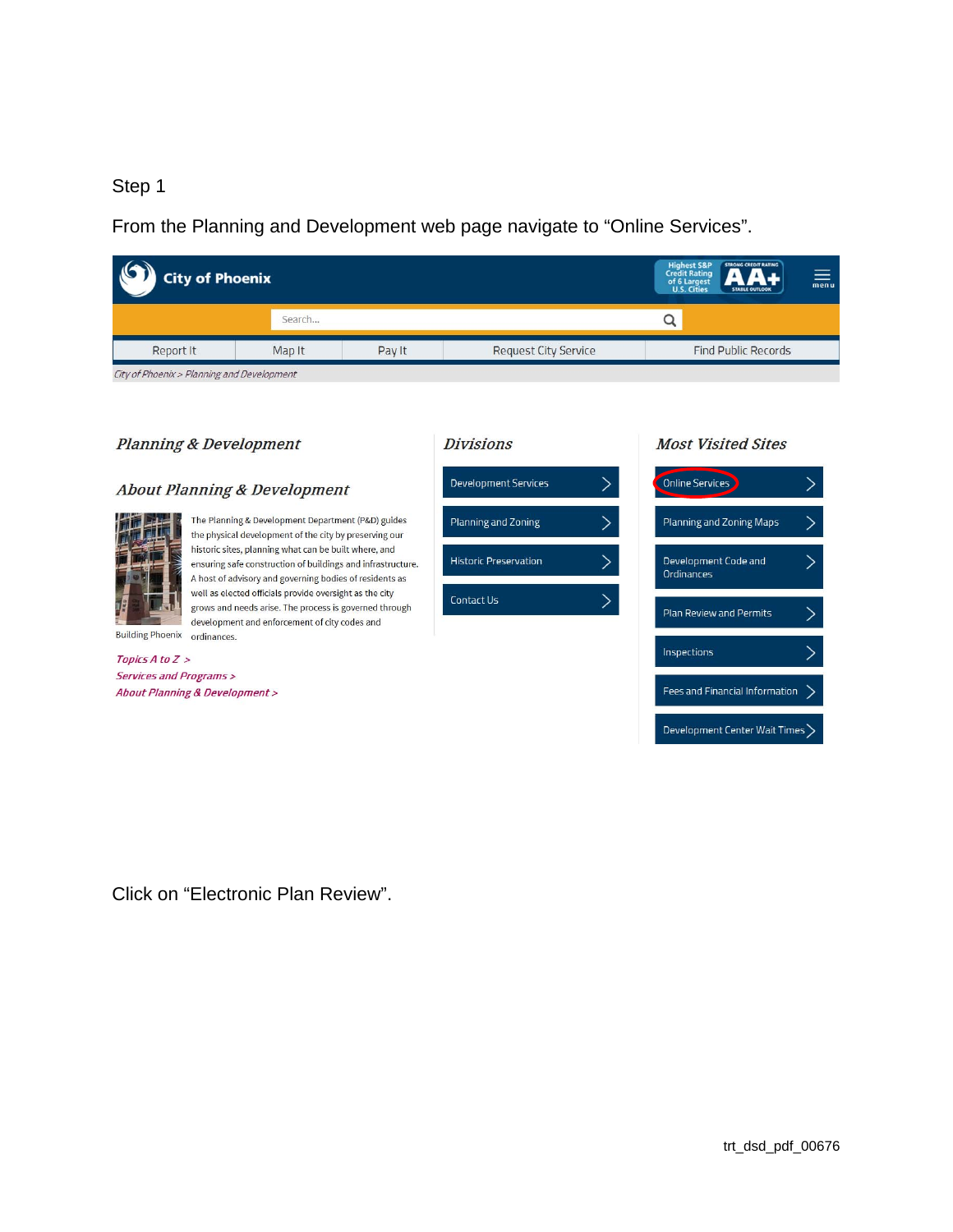

| <b>City of Phoenix</b> |        |        |                             | <b>Highest S&amp;P</b><br><b>Credit Rating</b><br>of 6 Largest<br>U.S. Cities | <b>STRONG CREDIT RATING</b><br>un.<br><b>STABLE OUTLOOK</b> | $\equiv$ |
|------------------------|--------|--------|-----------------------------|-------------------------------------------------------------------------------|-------------------------------------------------------------|----------|
|                        | Search |        |                             |                                                                               |                                                             |          |
| Report It              | Map It | Pay It | <b>Request City Service</b> |                                                                               | <b>Find Public Records</b>                                  |          |

City of Phoenix > Planning and Development > Online Services & Information

#### **On-line Services & Information**

Customers can apply for selective permits, submit plans for review, schedule inspections, make payments, and lookup various permitting and plan review information on-line. Information on-line is subject to Copyright (view Copyright Procedure 7).

#### Plan Review and Permit Services

| <b>Electronic Plan Review</b>             | Submit plans for review online. Learn more                                                                   |
|-------------------------------------------|--------------------------------------------------------------------------------------------------------------|
| $c$ entimeting $5$                        | Search, print, submit and pay for selected permits. Visit our Development Center to<br>submit other permits. |
| <b>Online Payments</b>                    | Pay for plan review and permit fees online                                                                   |
| Alternative Dustproofing Material Permits | Apply for a Commercial or Residential permit to use alternative dustproofing                                 |

OR just click on the following URL:

https://apps-secure.phoenix.gov/PDD/EPR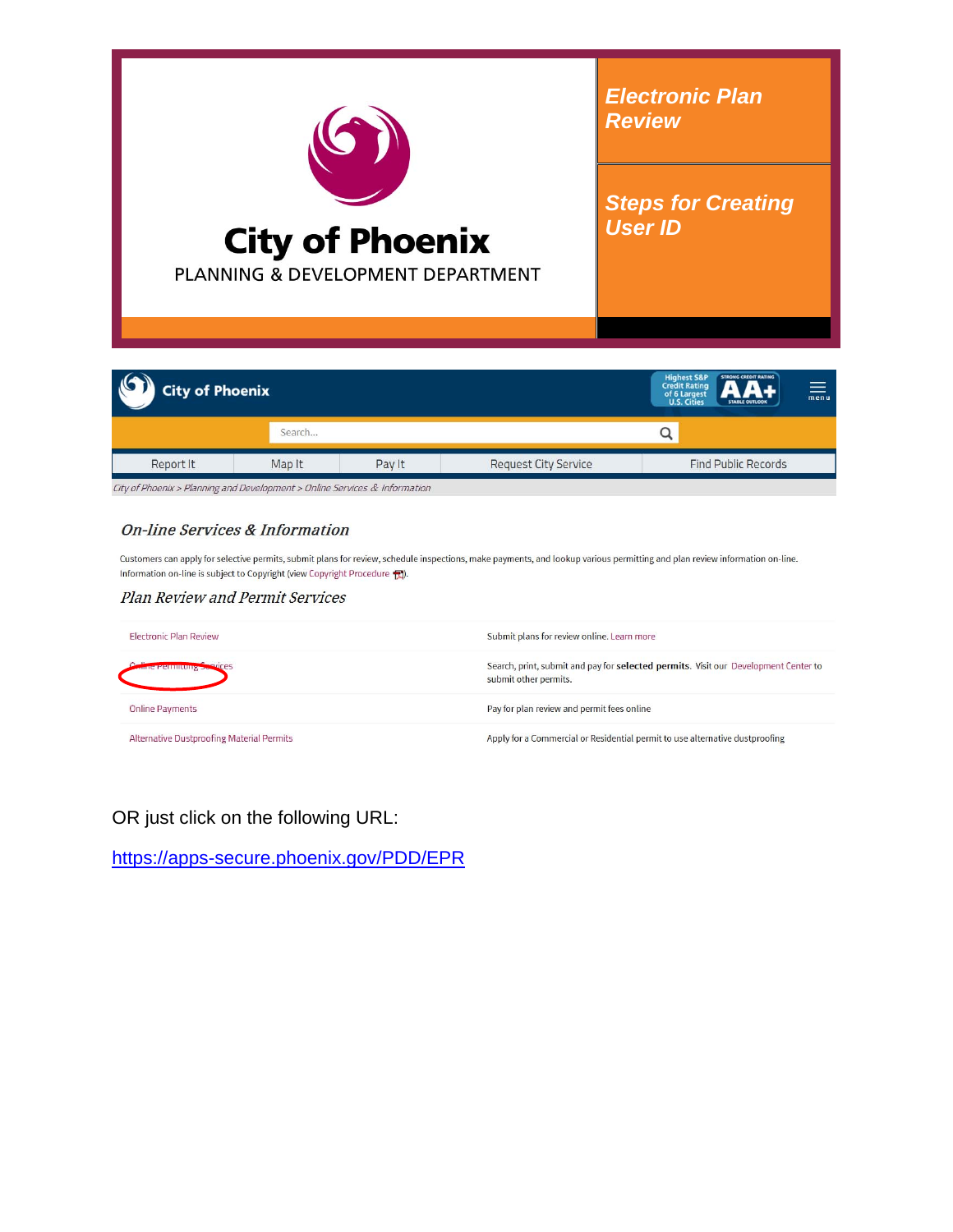

Step 2

Click on the "Plan Review Application and Fee Payments" link to prompt the log on screen.



## Step 3

To log into the PDD Online system click on the "Create an account" button.

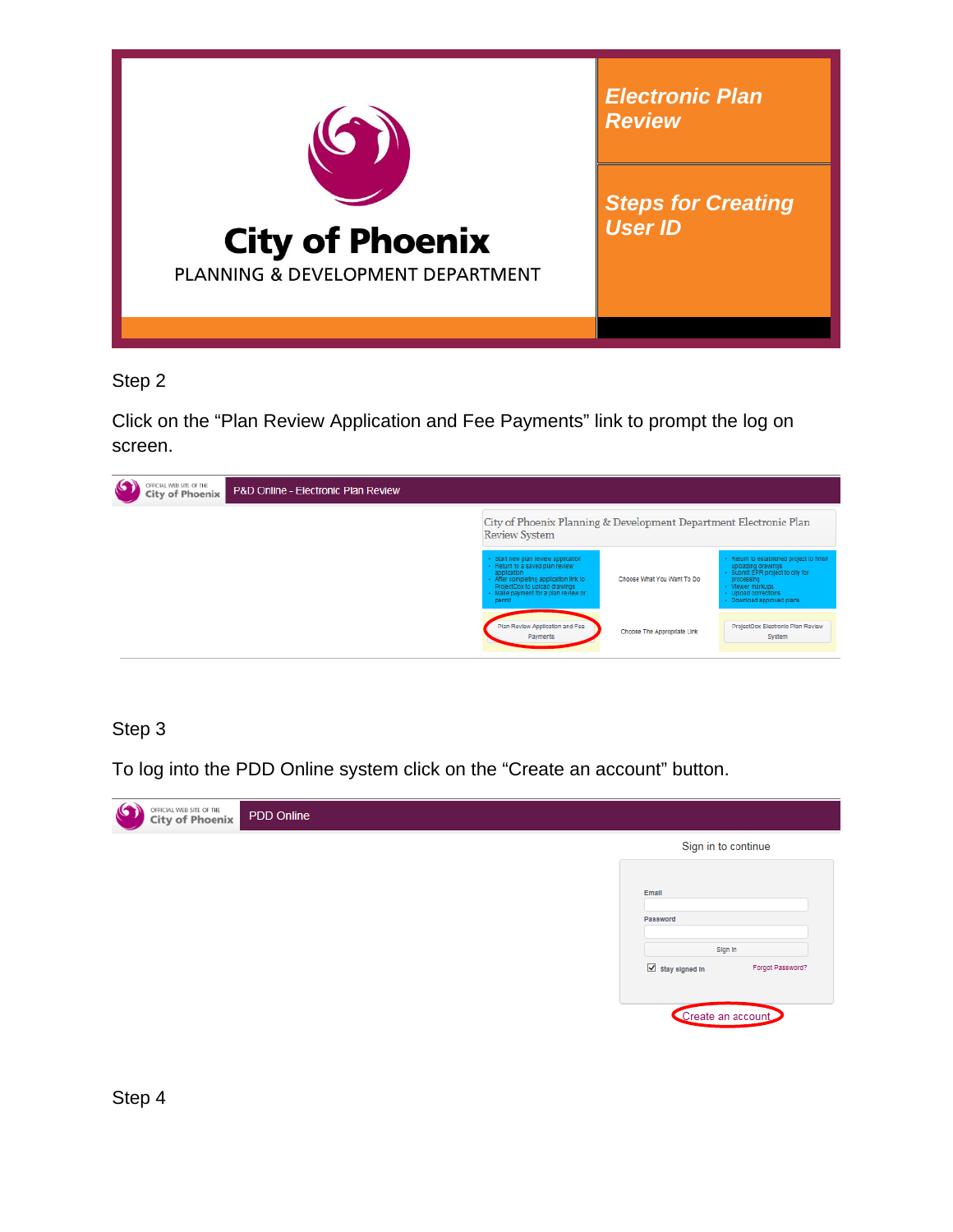

All of the information entered here will be used to populate the applicant fields in the online application. The email address entered here will be used for all communication with the ProjectDox electronic plan review system. If you are a Self Certified Professional, make sure your self-certification number and last name is entered so you are authorized to select the self-certified option in the application. After completing all of the fields, click "Sign Up".

| <b>OFFICIAL WEB SITE OF THE</b><br>City of Phoenix<br>G<br>PDD Online |                                                                                                             |                                 |
|-----------------------------------------------------------------------|-------------------------------------------------------------------------------------------------------------|---------------------------------|
| Create Your PDD Online Account                                        |                                                                                                             |                                 |
|                                                                       | <b>Email Address</b>                                                                                        |                                 |
|                                                                       | Password                                                                                                    |                                 |
|                                                                       | <b>Confim Password</b>                                                                                      |                                 |
|                                                                       |                                                                                                             |                                 |
|                                                                       | <b>First Name</b>                                                                                           | Last Name                       |
|                                                                       | <b>Address</b>                                                                                              |                                 |
|                                                                       |                                                                                                             |                                 |
|                                                                       | <b>State</b><br>City                                                                                        | Zip<br>$\overline{\phantom{0}}$ |
|                                                                       |                                                                                                             | Sign Up                         |
|                                                                       | <b>Optional Profile Information</b>                                                                         |                                 |
|                                                                       |                                                                                                             |                                 |
|                                                                       | 1 You can fill out additional profile information now (or later) to make the<br>application process easier. |                                 |
|                                                                       | <b>Organization Name</b>                                                                                    |                                 |
|                                                                       |                                                                                                             |                                 |
|                                                                       | <b>Business Phone</b>                                                                                       |                                 |
|                                                                       | Cell Phone                                                                                                  |                                 |
|                                                                       | Fax                                                                                                         |                                 |
|                                                                       | <b>Self Certification Number</b>                                                                            |                                 |
|                                                                       | <b>Self Certification Last Name</b>                                                                         |                                 |
|                                                                       |                                                                                                             | Sign Up                         |

Step 5

Follow the instructions to complete the registration process.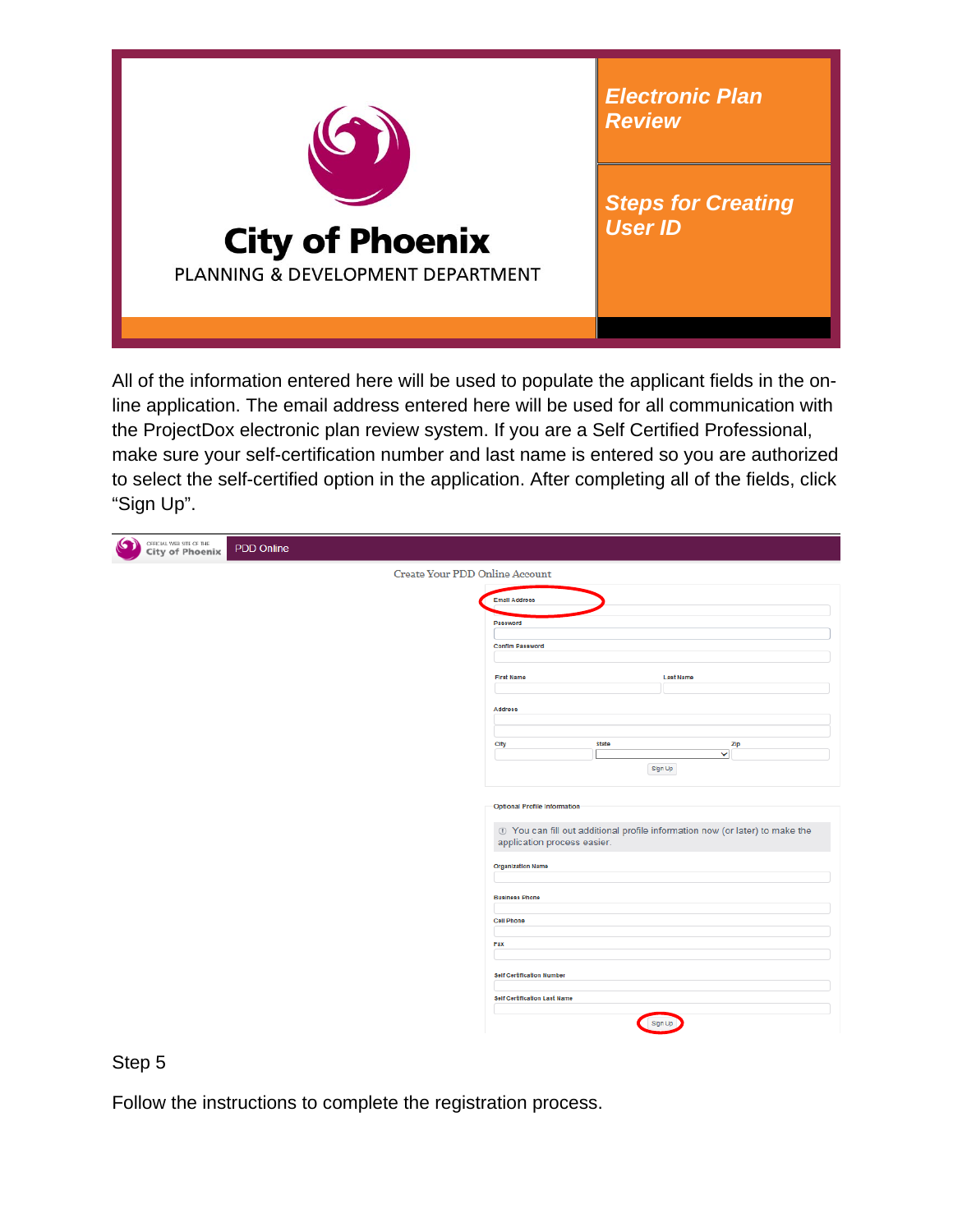

· Shop Phoenix

Copyright 2011 City of Phoenix, all rights reserved

# Step y, Reply All or Forward | More

You can now login using the email address and password you used in the registration fields.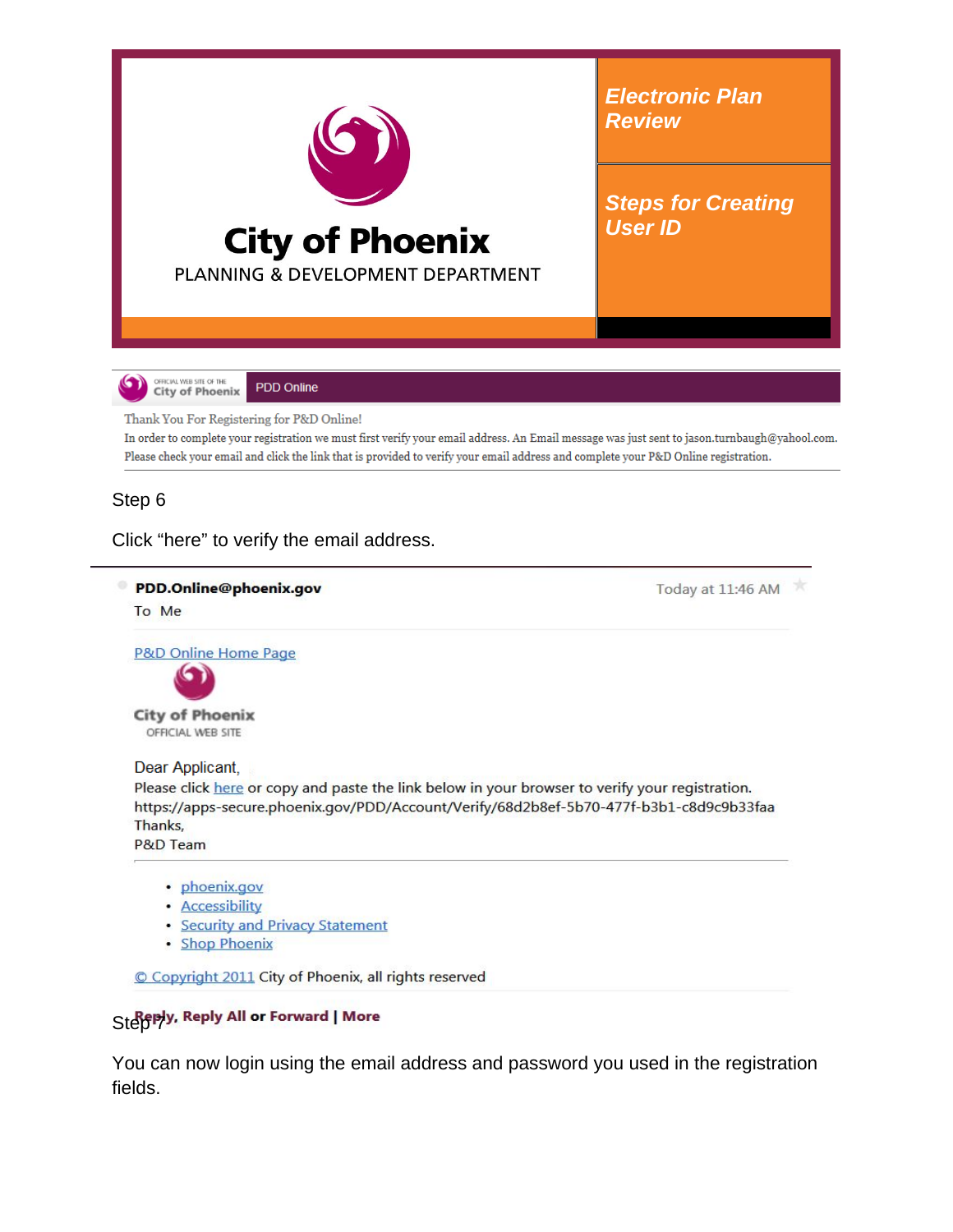

Create an account

Step 8

Once you have completed the on-line application you will receive an email from the ProjectDox system like the one below. Click on the "Login to ProjectDox" link.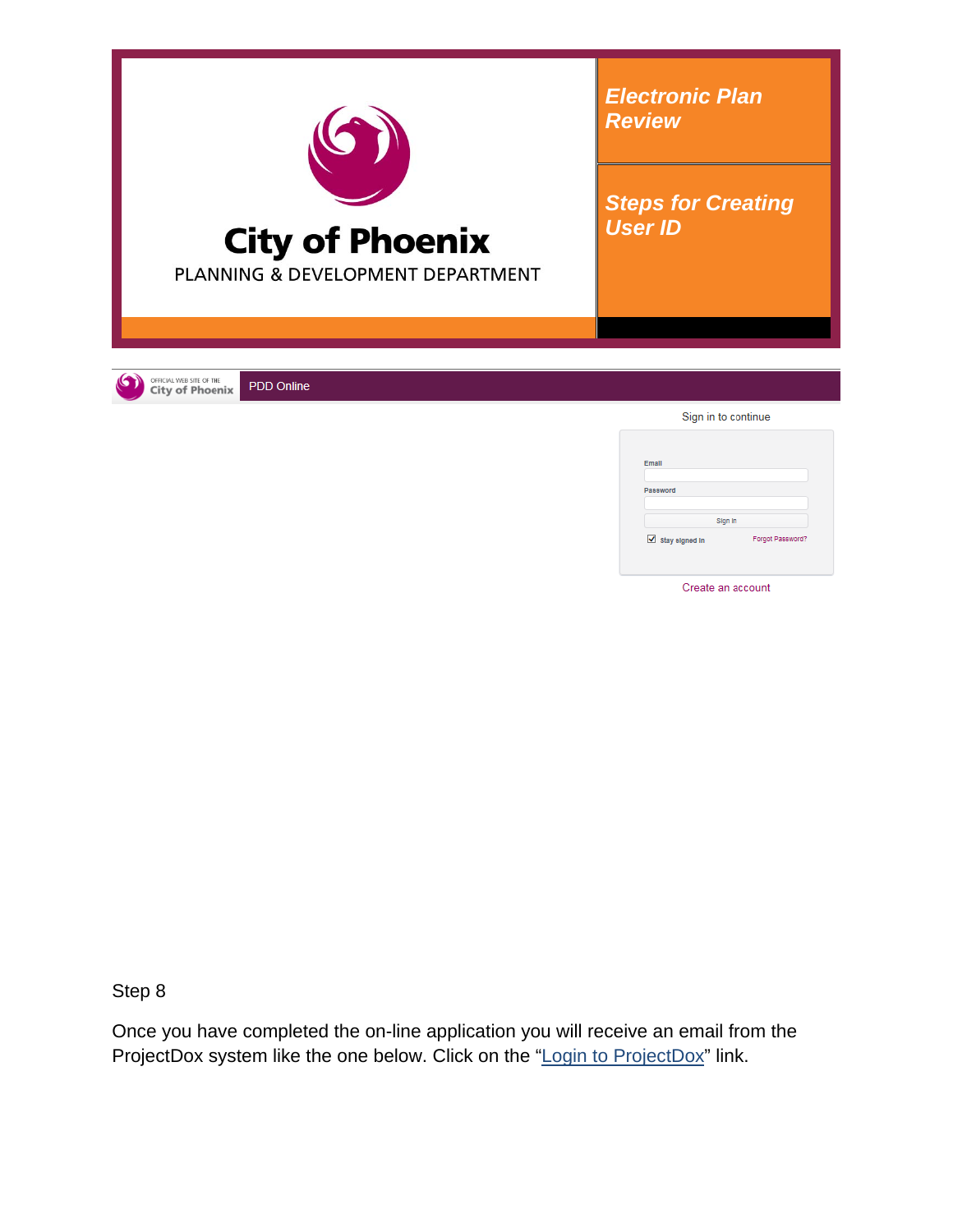

*Electronic Plan Review*

*Steps for Creating User ID*

**Project Plan Review Invitation** 

#### Hello Joe Fin:

Welcome to the City of Phoenix electronic plan review (EPR). This project invitation has been sent to you in response to your application request. A project has been created to allow you to electronically upload your plans for review. To access your new project, follow the instructions below:

1. Click the Project Access link below

2. Enter your User Login and Password (First time users see Temp Password below)

3. Click on the Project link on the "My Projects" page

4. Click on the "Drawings" folder

5. Click the "Upload Files" button and follow the instructions to upload your drawings

6.Click on the "Supporting Documents" folder

7. Click the "Upload Files" button and follow the instructions to upload your documentation

8. Click the WorkFlow Portal button and complete the assigned "ApplicantUpload\_Confirmation" EPR task

9. Your plans have now been submitted for review

IMPORTANT NOTE: Completing the assigned ProjectDox WorkFlow Portal task sends the project back to the City of Phoenix. If the applicant does not complete their assigned task, City staff will not receive notice the project requires action.

| User Login                   | joefin897@gmail.com             |                                                                           |
|------------------------------|---------------------------------|---------------------------------------------------------------------------|
| Temporary Password   C62F4F9 |                                 | The Temp Password will be displayed here.<br>You must use capital letters |
|                              |                                 |                                                                           |
| Project Name:                | Fin - ComMulti - 10282013093208 |                                                                           |
|                              |                                 |                                                                           |
|                              | Login to ProjectDox             |                                                                           |

## Step 9

Enter your email address and the temp password. Click "Login".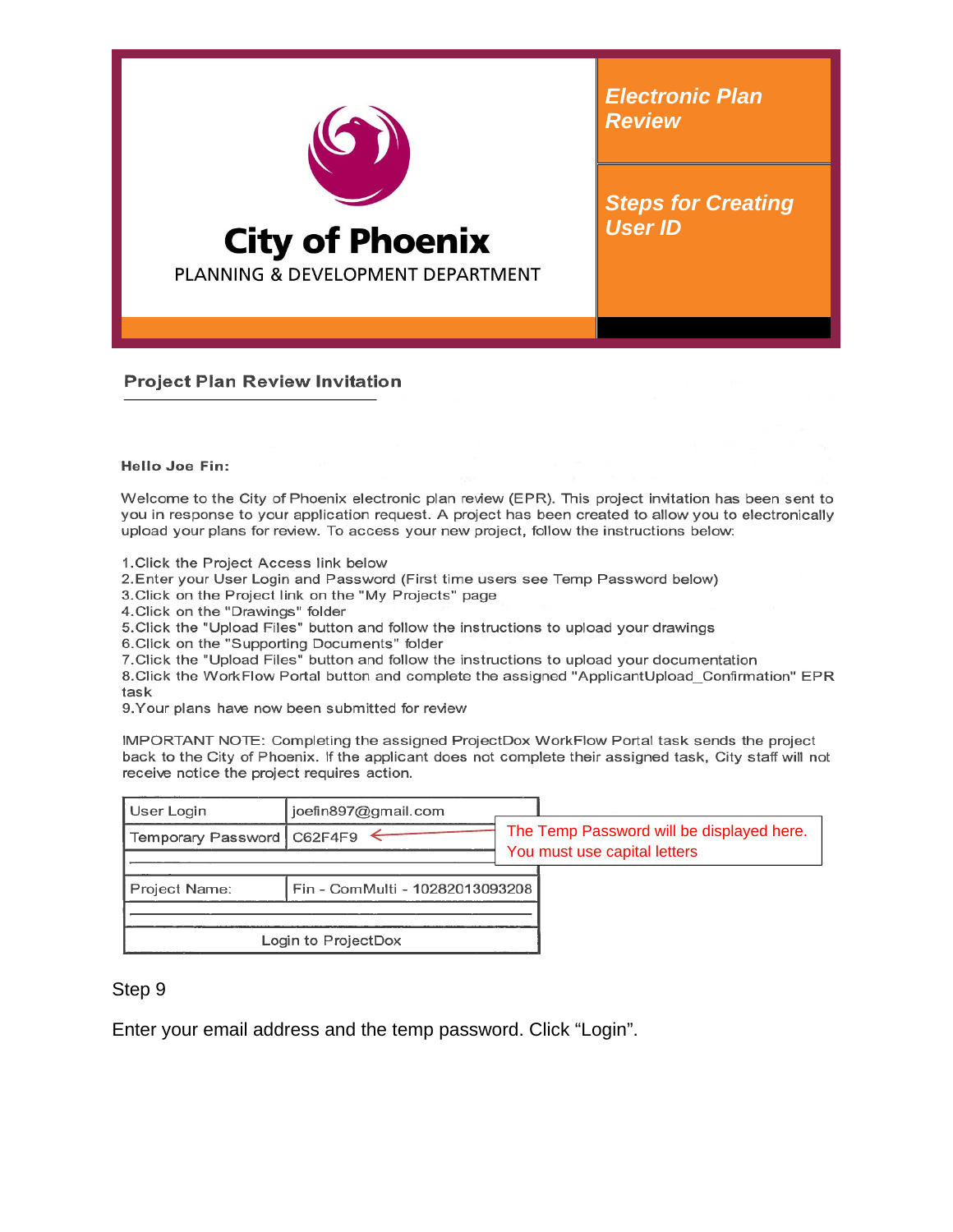

|            | <b>City of Phoenix</b><br>PLANNING & DEVELOPMENT DEPARTMENT | policy govern<br>F-mail:<br>Password:                                                                       | Welcome to our website. If you continue to browse and use this<br>website you are agreeing to comply with and be bound by the<br>following terms and conditions of use, which together with our privacy<br>$\blacktriangledown$<br>Login<br>Forgot your password? |  |
|------------|-------------------------------------------------------------|-------------------------------------------------------------------------------------------------------------|-------------------------------------------------------------------------------------------------------------------------------------------------------------------------------------------------------------------------------------------------------------------|--|
| ProjectDox |                                                             | © 2013 Avolve Software.<br>ProjectDox (Version 7.0) is a trademark of Avolve Software. All rights reserved. | $V\rho$                                                                                                                                                                                                                                                           |  |

## Step 10

You must create a permanent password, security question, and security answer. Click "Save". This will take you into the ProjectDox system. See the "Steps for Uploading Drawings and Supporting Documentation" to continue.